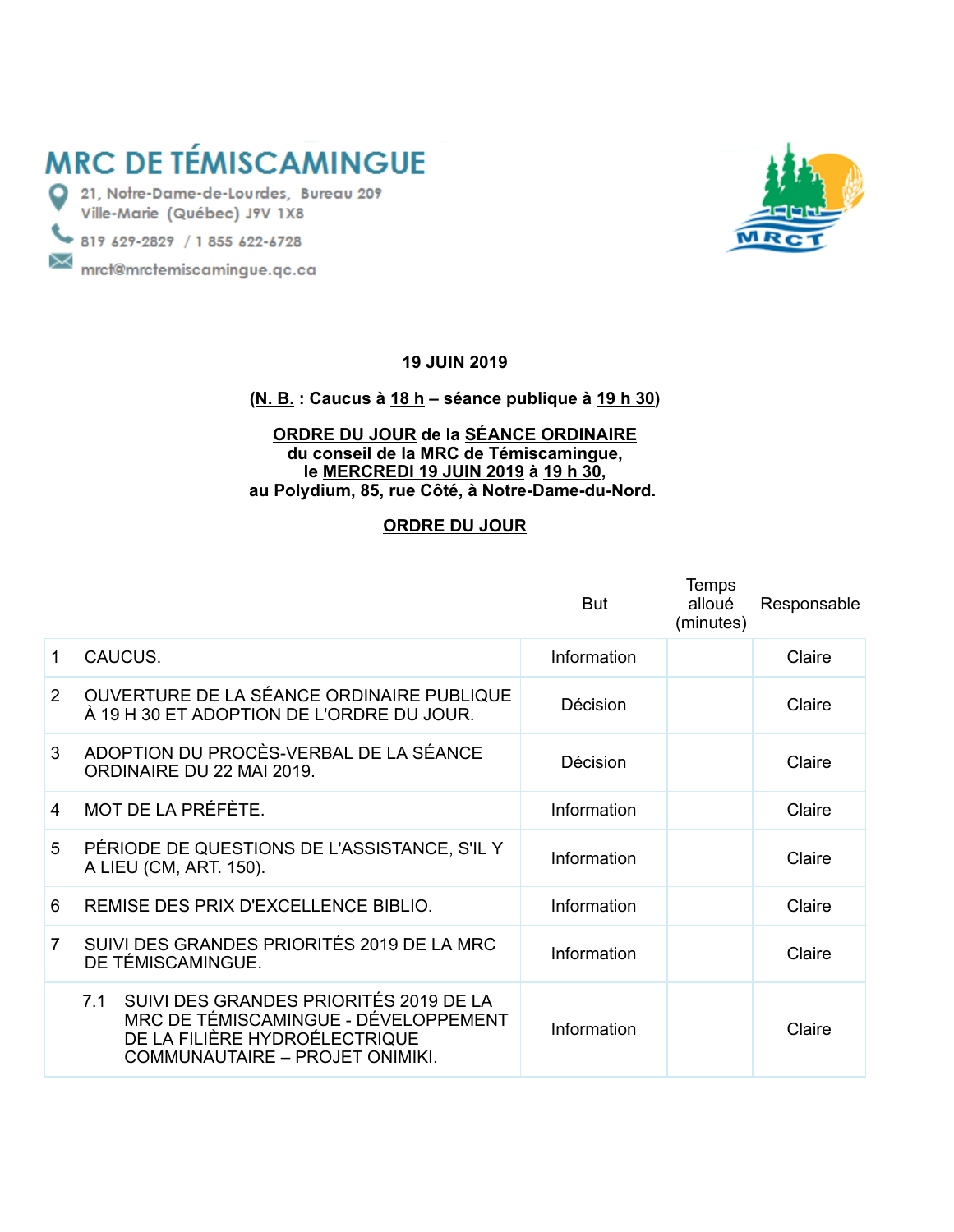|   |                                                                                                                                                                               | <b>But</b>  | Temps<br>alloué<br>(minutes) | Responsable |
|---|-------------------------------------------------------------------------------------------------------------------------------------------------------------------------------|-------------|------------------------------|-------------|
|   | 7.2 SUIVI DES GRANDES PRIORITÉS 2019 DE LA<br>MRC DE TÉMISCAMINGUE - LA CONNECTIVITÉ<br>(TÉLÉPHONIE MOBILE ET INTERNET HAUTE<br>VITESSE).                                     | Information |                              | Claire      |
|   | 7.3 SUIVI DES GRANDES PRIORITÉS 2019 DE LA<br>MRC DE TÉMISCAMINGUE - PLANIFICATION<br>STRATÉGIQUE DU TÉMISCAMINGUE.                                                           | Information |                              | Claire      |
| 8 | SUIVI D'ENJEUX PONCTUELS.                                                                                                                                                     |             |                              | Claire      |
|   | <b>TRANSPORT COLLECTIF RÉGIONAL</b><br>8.1<br>INTERURBAIN - AUTOBUS MAHEUX.                                                                                                   | Information |                              | Claire      |
|   | 8.2 POSITION RÉGIONALE SUR LES ENJEUX LIÉS<br>AUX BAUX D'ABRIS SOMMAIRES.                                                                                                     | Décision    |                              | Claire      |
|   | 8.3<br>NOUVELLE INFRASTRUCTURE AQUATIQUE:<br>SONDAGE EN COURS.                                                                                                                | Information |                              | Claire      |
|   | IMMATRICULATION DES ARMES À FEU -<br>8.4<br><b>GROUPE IMAGE.</b>                                                                                                              | Information |                              | Claire      |
|   | <b>GRANDE OUVERTURE OFFICIELLE DU PARC</b><br>8.5<br>NATIONALE OPÉMICAN: 22 JUIN 2019.                                                                                        | Information |                              | Claire      |
| 9 | SOCIÉTÉ DE DÉVELOPPEMENT DU<br>TÉMISCAMINGUE (SDT).                                                                                                                           |             |                              | Claire      |
|   | SDT - PRÉSENTATION DU RAPPORT ANNUEL<br>9.1<br>2018 ET DU PLAN D'ACTION 2018-2022.                                                                                            | Information | 15                           | Claire      |
|   | 9.2 SDT - DEMANDE D'INDEXATION ANNUELLE<br>POUR LE CONTRAT DE SERVICES.                                                                                                       | Décision    | 5                            | Claire      |
|   | 10 PRÉSENTATION LA SOCIÉTÉ DE TRANSPORT<br>ADAPTÉ DU TÉMISCAMINGUE ET LE BALADEUR.                                                                                            | Décision    |                              | Claire      |
|   | TRANSPORT ADAPTÉ DU TÉMISCAMINGUE<br>10.1<br>ET LE BALADEUR - APPROBATION DE LA<br>NOUVELLE TARIFICATION DU TRANSPORT<br>ADAPTÉ APPLICABLE À PARTIR DU 1ER<br>SEPTEMBRE 2019. | Décision    | 20                           | Claire      |
|   | 11 ADOPTION DU RÈGLEMENT SUR LA<br>RÉMUNÉRATION DES ÉLUS.                                                                                                                     | Décision    |                              | Jessica     |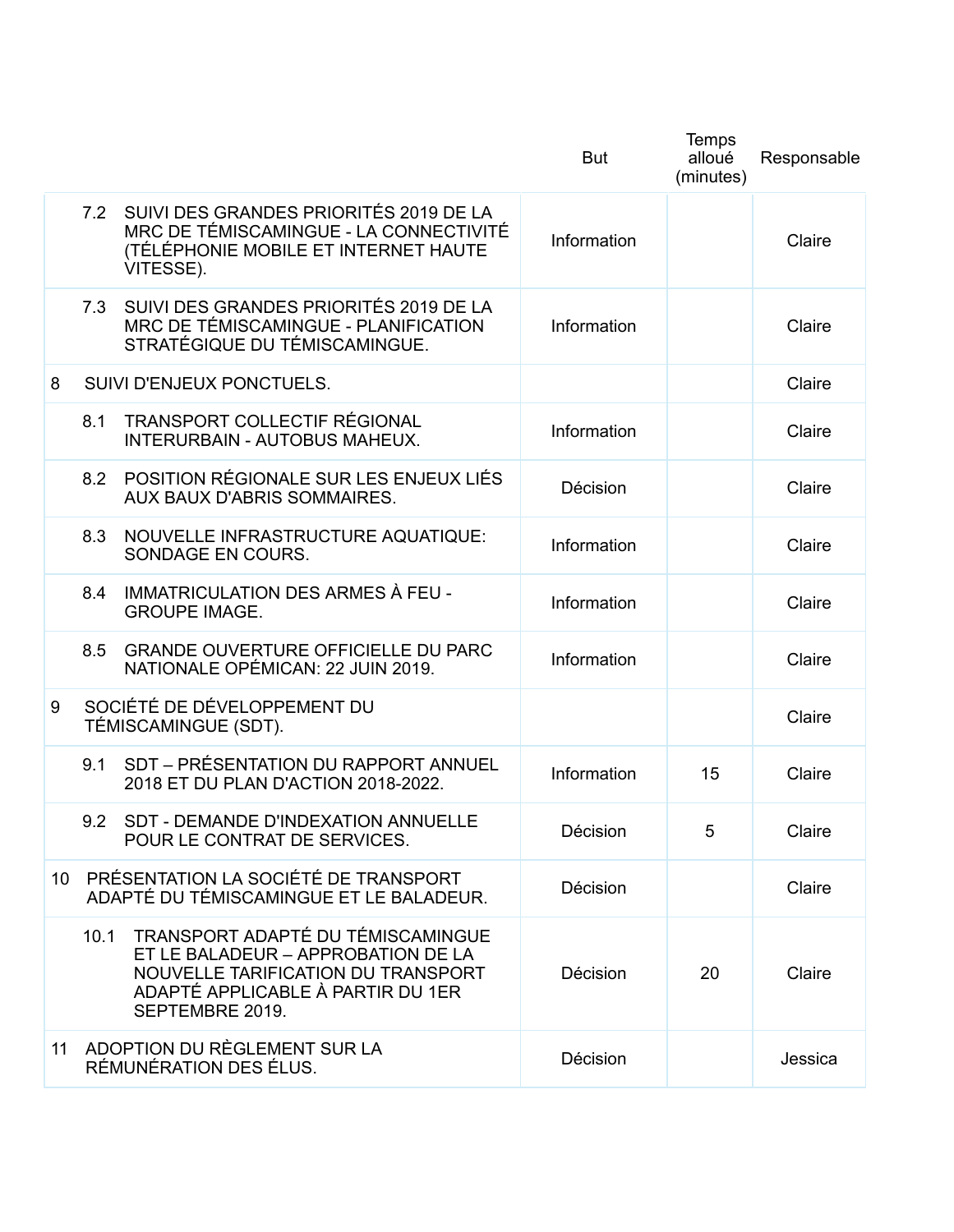|                 |                                                   |                                                                                                                                                                                   | <b>But</b>     | Temps<br>alloué<br>(minutes) | Responsable        |
|-----------------|---------------------------------------------------|-----------------------------------------------------------------------------------------------------------------------------------------------------------------------------------|----------------|------------------------------|--------------------|
| 12 <sup>1</sup> |                                                   | ADOPTION DU RÈGLEMENT L'ADHÉSION DU<br>PRÉFET DE LA MRC DE TÉMISCAMINGUE AU<br>RÉGIME DE RETRAITE DES ÉLUS MUNICIPAUX.                                                            | Décision       |                              | Jessica            |
| 13              |                                                   | ADOPTION DU RÈGLEMENT SUR LA GESTION<br>CONTRACTUELLE.                                                                                                                            | Décision       |                              | Jessica            |
| 14              | PROJET DE RÈGLEMENT PROVINCIAL SUR LES<br>CHIENS. |                                                                                                                                                                                   | Information    |                              | Claire /<br>Daniel |
| 15 <sub>1</sub> |                                                   | <b>GESTION DES MATIÈRES RÉSIDUELLES</b>                                                                                                                                           |                |                              |                    |
|                 | 15.1                                              | RAPPORT D'ACTIVITÉS – ÉVOLUTION<br>MENSUELLE DES COÛTS ET DES VOLUMES<br>DU RECYCLAGE, DES DÉCHETS ET DU<br><b>COMPOSTAGE À L'ÉCOCENTRE.</b>                                      | Information    |                              | Katy               |
|                 | 15.2                                              | RETRAIT DE LA DEMANDE DE FINANCEMENT<br>AU FONDS MUNICIPAL VERT POUR LE<br>PROJET DE VALORISATION DES MATIÈRES<br>RÉSIDUELLES PAR TRI-COMPOSTAGE.                                 | Décision       |                              | Lyne               |
|                 | 15.3                                              | DEMANDE DE COMPENSATION AU<br><b>GOUVERNEMENT PROVINCIAL POUR LES</b><br>PERTES ENCOURUES ET LES PRÉJUDICES<br>SUBIES DANS LE TRAITEMENT DU DOSSIER<br>CONCERNANT L'INCINÉRATEUR. | Recommandation |                              | Lyne               |
|                 | 15.4                                              | ADJUDICATION DU CONTRAT - TRAVAUX DE<br>RÉFECTION DE LA RAMPE DE<br>DÉCHARGEMENT DE L'ÉCOCENTRE DE ST-<br>ÉDOUARD-DE-FABRE.                                                       | Décision       |                              | Katy               |
|                 | 15.5                                              | AUTORISATION POUR ALLER EN APPEL<br>D'OFFRES - ENFOUISSEMENT DES<br>DÉCHETS, TRANSPORT INCLUS.                                                                                    | Décision       |                              | Katy               |
|                 | 15.6                                              | AUTORISATION POUR ALLER EN APPEL<br>D'OFFRES - ACQUISITION D'UNE PELLE<br>MÉCANIQUE (EXCAVATRICE).                                                                                | Décision       |                              | Katy               |
|                 | 15.7                                              | <b>GESTION DES BOUES DE FOSSES</b><br>SEPTIQUES.                                                                                                                                  | Décision       |                              | Katy               |
|                 |                                                   | 16 SÉCURITÉ INCENDIE.                                                                                                                                                             |                |                              | Lyne               |